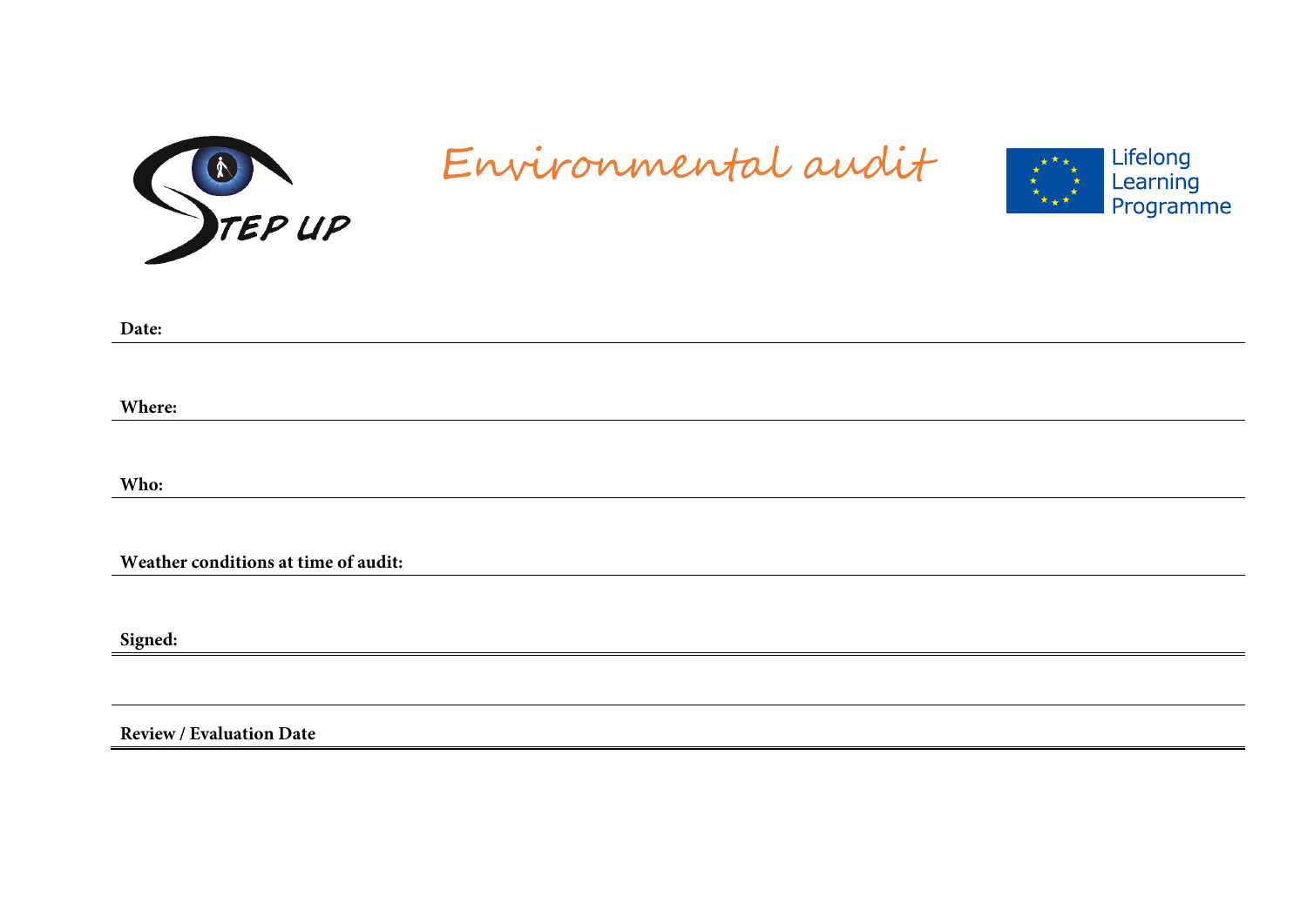| Lighting<br><b>Good Practice</b>                                      | <b>Current Situation</b> | <b>Possible Action (if required)</b> | <b>Additional Comments</b>                    | Review /<br>Evaluation |
|-----------------------------------------------------------------------|--------------------------|--------------------------------------|-----------------------------------------------|------------------------|
| The area should be well-lit.                                          |                          |                                      |                                               |                        |
| The lighting throughout areas should<br>be kept at a constannt level. |                          |                                      |                                               |                        |
| Lighting should be free from noise.                                   |                          |                                      |                                               |                        |
| Window blinds can be used to<br>reduce glare.                         |                          |                                      | Use of sunglasses / caps if<br>required.      |                        |
| Minimise shadows (this will change<br>during day/time of year)        |                          |                                      | Alert VI users that<br>situations can change. |                        |



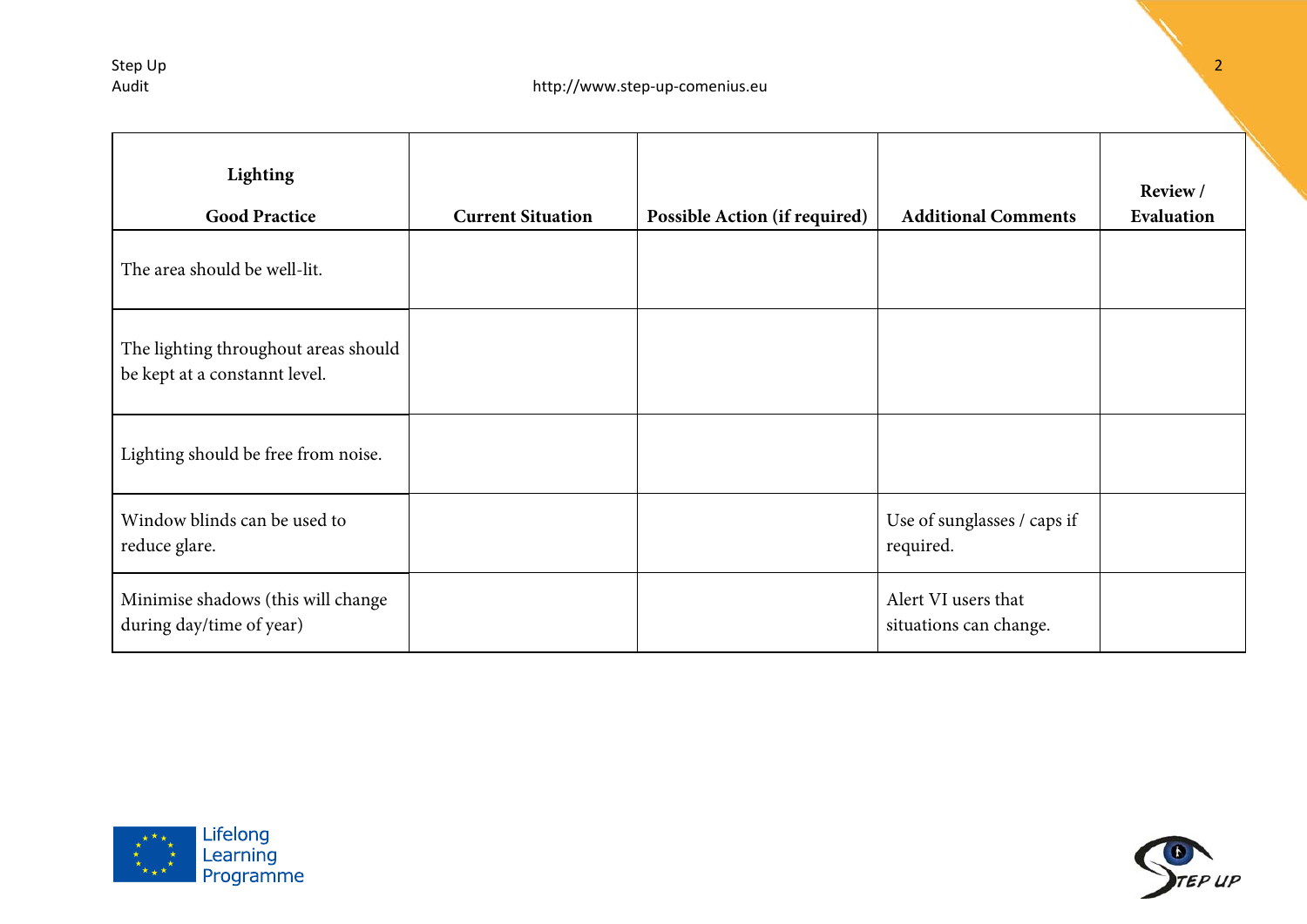| <b>Colour &amp; Contrast</b><br><b>Good Practice</b>                                                                                    | <b>Current Situation</b> | Possible Action (if required) | <b>Additional Comments</b>               | Evaluation |
|-----------------------------------------------------------------------------------------------------------------------------------------|--------------------------|-------------------------------|------------------------------------------|------------|
| Colours of different contrast can be<br>used to signify different areas.                                                                |                          |                               | To paint contrasting<br>colour           |            |
| Prominent features in the<br>environment such as signs, handrails<br>and door frames can be highlighed<br>by using contrasting colours. |                          |                               | VI users to be alerted to<br>the object. |            |
| The area should be free of visual<br>clutter                                                                                            |                          |                               |                                          |            |



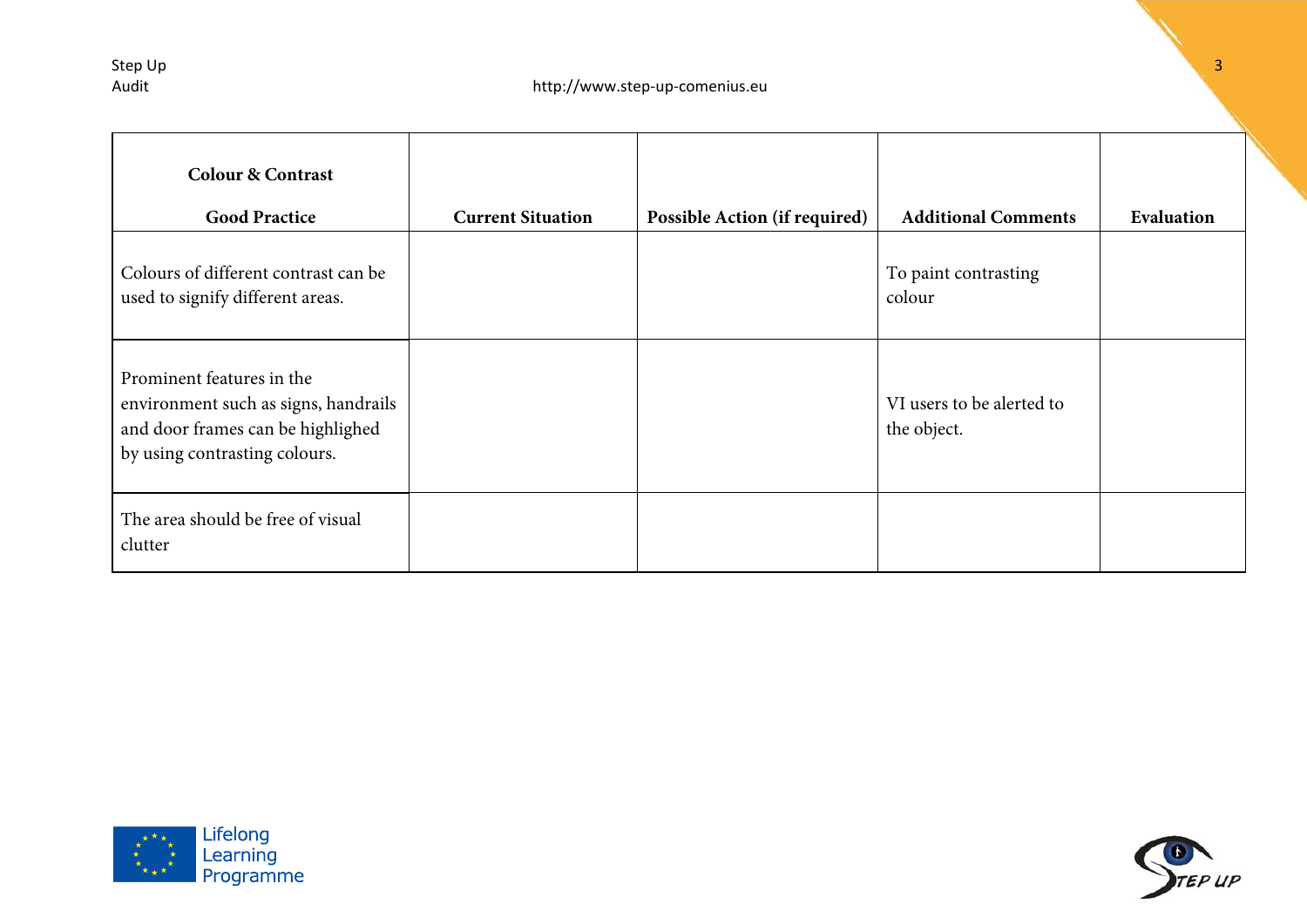| <b>Auditory Features</b><br><b>Good Practice</b> | <b>Current Situation</b> | <b>Possible Action (if required)</b> | <b>Additional Comments</b> | Evaluation |
|--------------------------------------------------|--------------------------|--------------------------------------|----------------------------|------------|
| Background noise should be kept to<br>a minimum. |                          |                                      |                            |            |



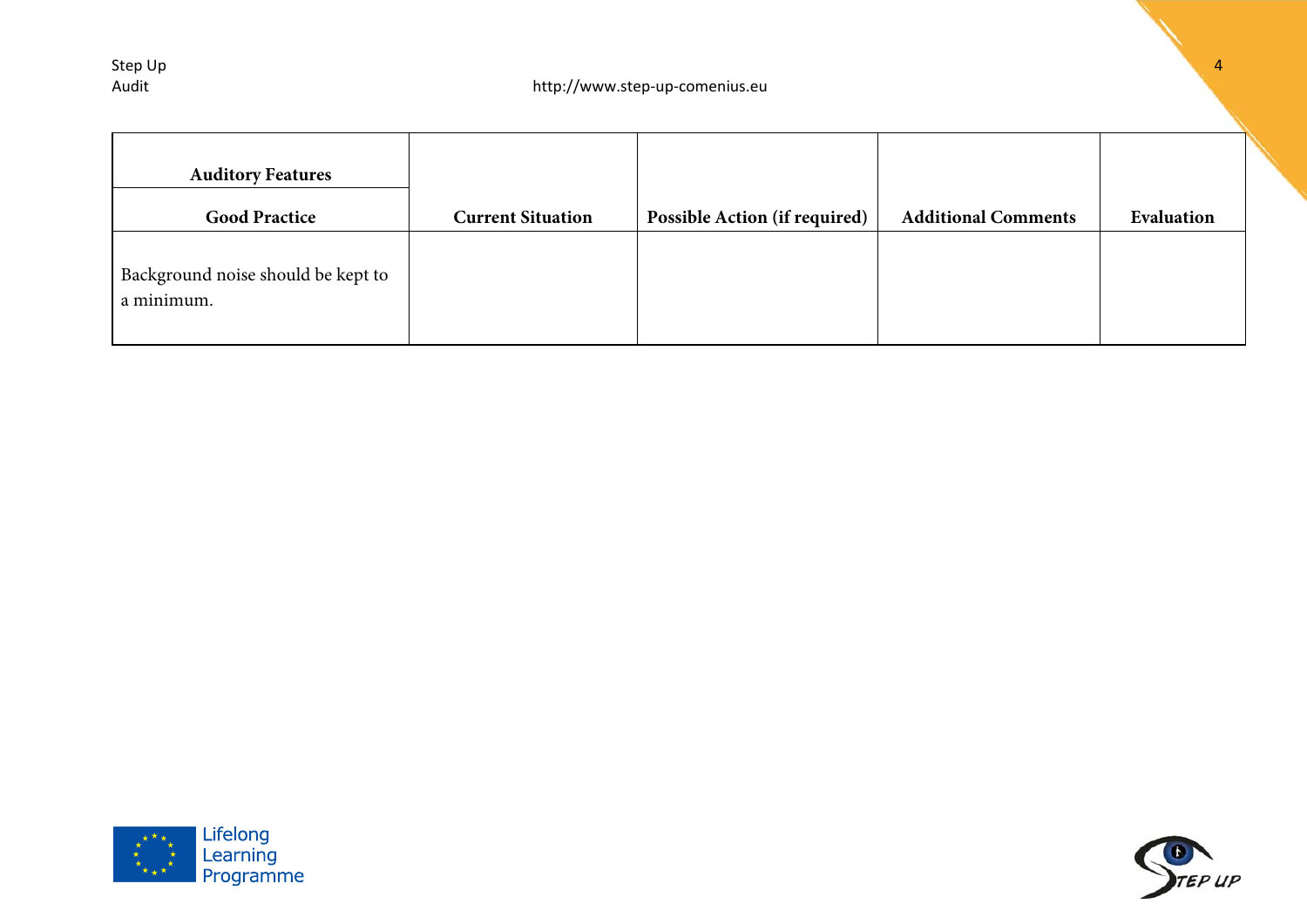| <b>Walking Surfaces and walkways</b><br><b>Good Practice</b>        | <b>Current Situation</b> | <b>Possible Action (if required)</b> | <b>Additional Comments</b>                        | Evaluation |
|---------------------------------------------------------------------|--------------------------|--------------------------------------|---------------------------------------------------|------------|
| Areas to be kept clear of clutter and<br>obstructions such as bags. |                          |                                      |                                                   |            |
| The environment being used should<br>be taught to the individual.   |                          |                                      | Ensure staff are aware of<br>routes and features. |            |
| Walking surfaces should be smooth.                                  |                          |                                      |                                                   |            |



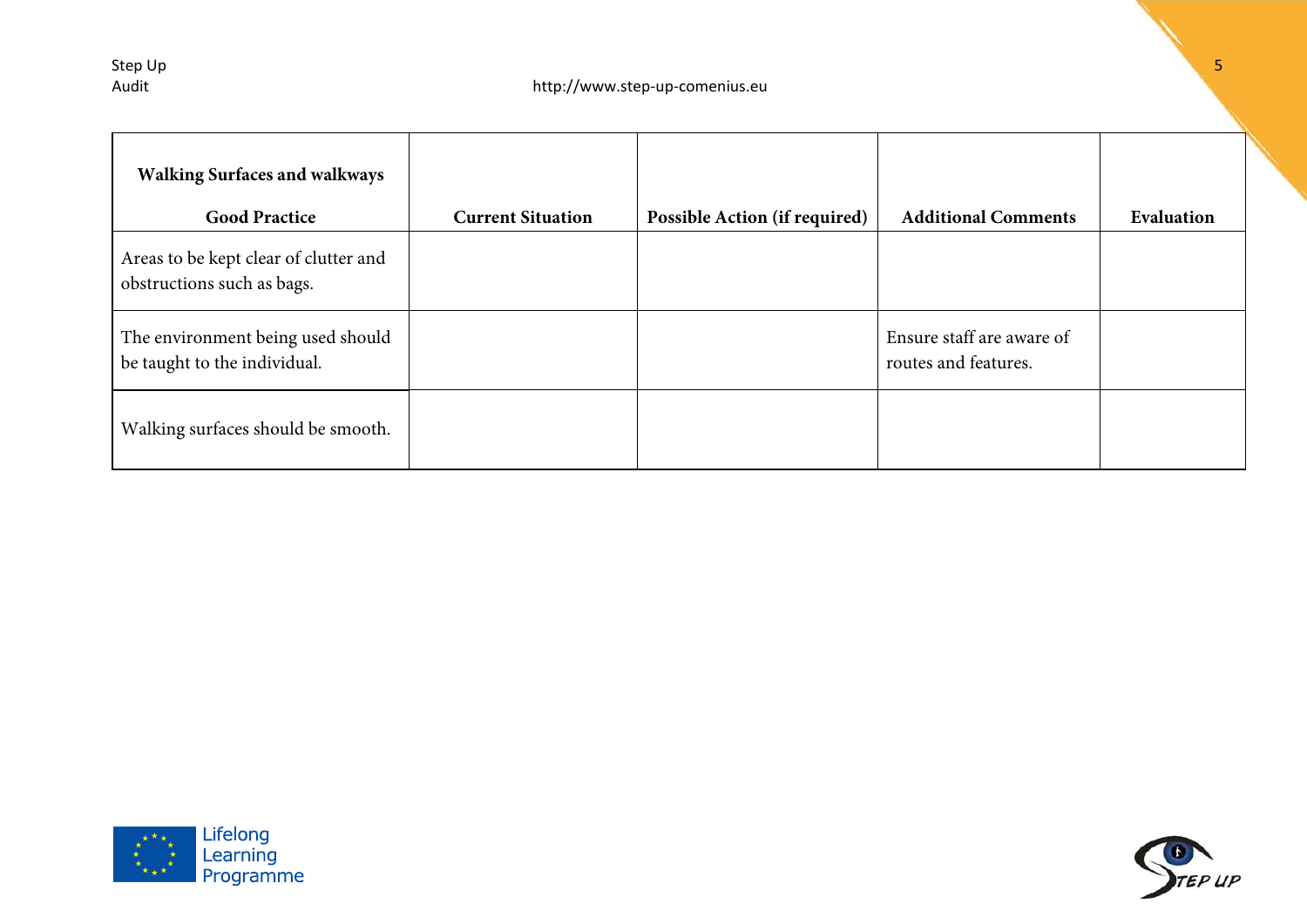| Physical Environment /<br>Accessibility                                                                                      |                          |                               |                                                   |            |
|------------------------------------------------------------------------------------------------------------------------------|--------------------------|-------------------------------|---------------------------------------------------|------------|
| <b>Good Practice</b>                                                                                                         | <b>Current Situation</b> | Possible Action (if required) | <b>Additional Comments</b>                        | Evaluation |
| Areas should be kept clear of clutter,<br>obstructions and protruding objects.                                               |                          |                               |                                                   |            |
| The environment being used and any<br>changes should be taught to the<br>individual.                                         |                          |                               | Ensure staff are aware of<br>routes and features. |            |
| Highlight any gradient changes or<br>areas of transition.                                                                    |                          |                               | Hazard warnings can be<br>painted on surfaces.    |            |
| Doors which are fully glazed should<br>be highlighted with high contrast<br>indicators to be able to visualy locate<br>them. |                          |                               |                                                   |            |
| Handrails should be at an<br>appropriate height.                                                                             |                          |                               |                                                   |            |
| Stairwells should have handrails on<br>both sides.                                                                           |                          |                               |                                                   |            |



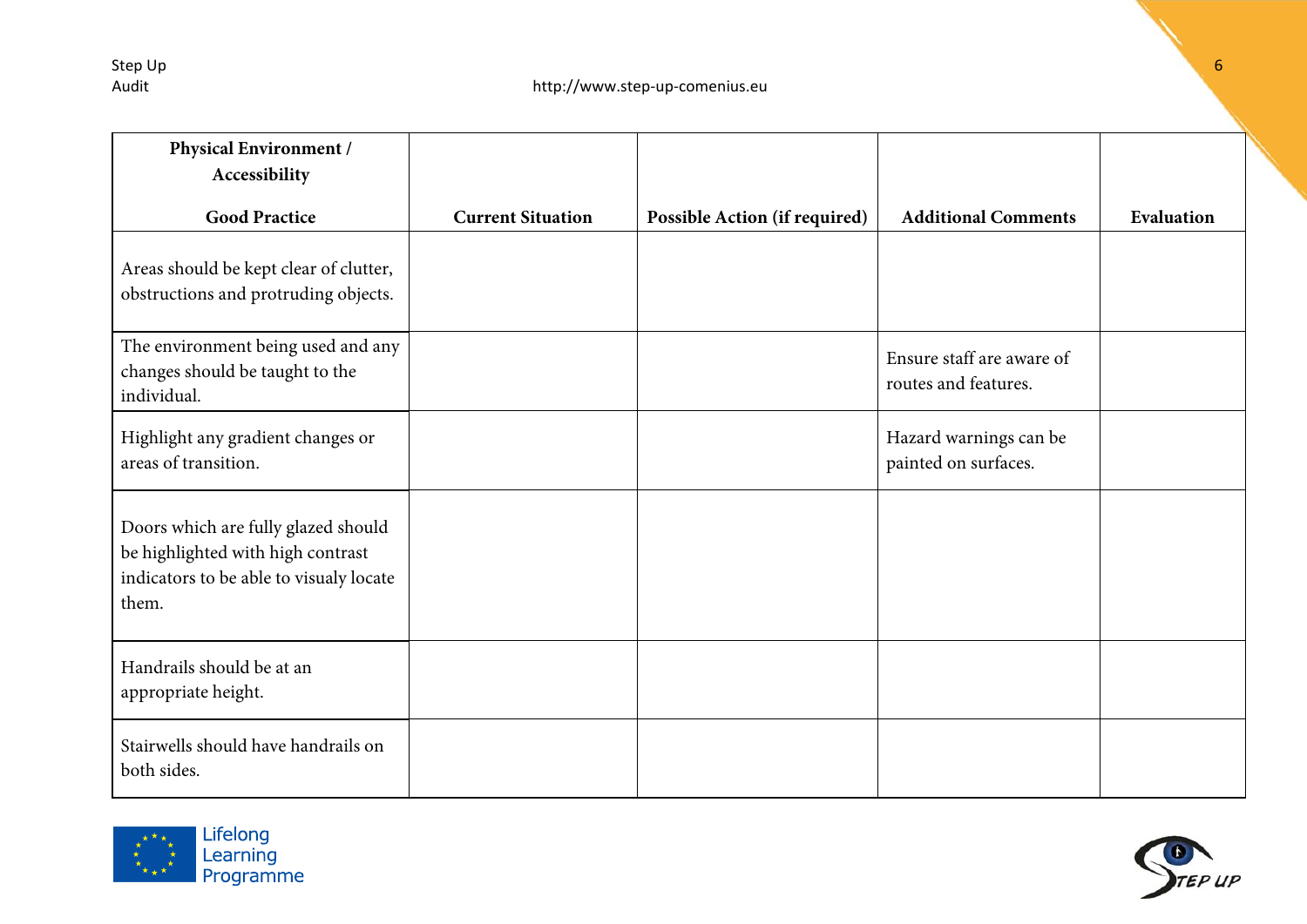| <b>Physical Environment /</b><br>Accessibility   |                          |                                      |                            |            |
|--------------------------------------------------|--------------------------|--------------------------------------|----------------------------|------------|
| <b>Good Practice</b>                             | <b>Current Situation</b> | <b>Possible Action (if required)</b> | <b>Additional Comments</b> | Evaluation |
| Handrails should have an<br>appropriate run off. |                          |                                      |                            |            |



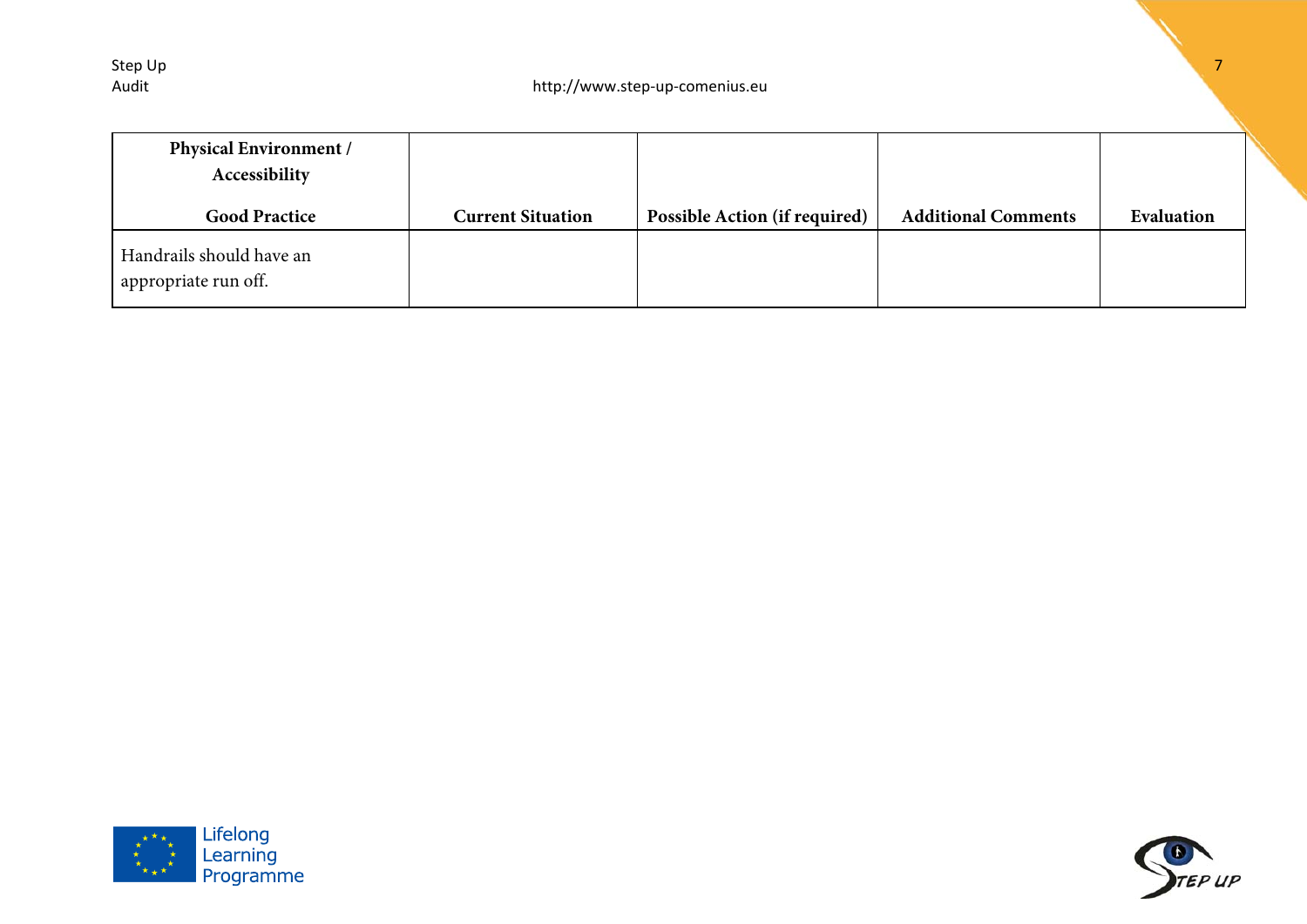| <b>Physical Environment /</b><br>Accessibility<br><b>Good Practice</b>       | <b>Current Situation</b> | <b>Possible Action (if required)</b> | <b>Additional Comments</b> | Evaluation |
|------------------------------------------------------------------------------|--------------------------|--------------------------------------|----------------------------|------------|
| Movement should not be obstructed<br>by protruding open windows or<br>doors. |                          |                                      |                            |            |